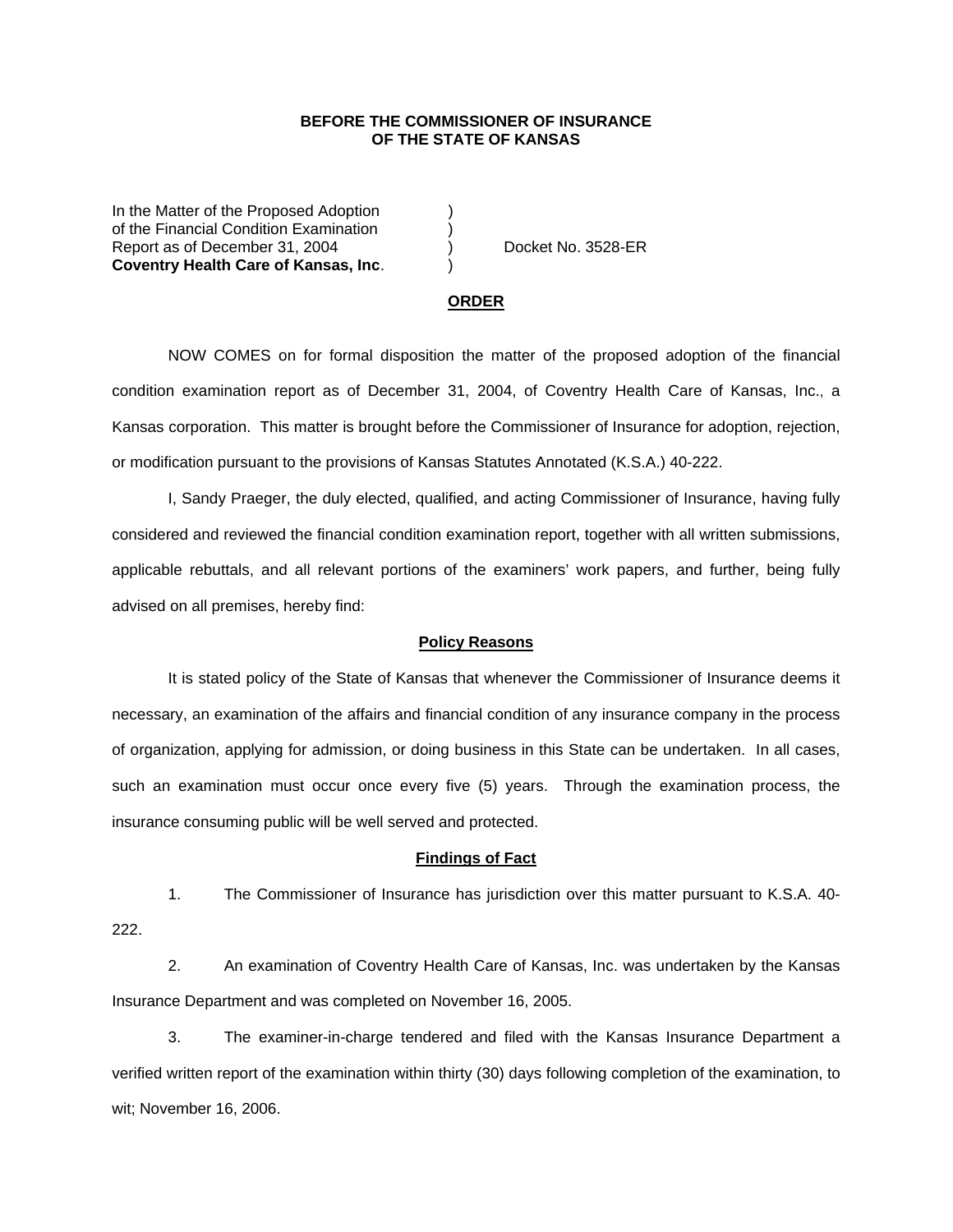4. Following receipt of the verified report, the Kansas Insurance Department transmitted the report to Coventry Health Care of Kansas, Inc. on January 10, 2006, with a duly executed notice advising the company of its opportunity to prepare and submit to the Kansas Insurance Department a written submission or rebuttal with respect to any and all matters contained in the report. Coventry Health Care of Kansas, Inc. was further advised that any written submission or rebuttal needed to be filed with the

 7. Coventry Health Care of Kansas, Inc. filed a written acceptance of the verified report on February 13, 2006.

8. Based upon the written submission tendered by Coventry Health Care of Kansas, Inc., the company took no exceptions to matters contained in the verified report.

 9. Within thirty (30) days of the end of the time period allowed for written submission or rebuttal, the Commissioner of Insurance fully reviewed the report, together with all written submissions and rebuttals provided by Coventry Health Care of Kansas, Inc. The Commissioner of Insurance further reviewed all relevant workpapers.

 10. No other written submissions or rebuttals were submitted by Coventry Health Care of Kansas, Inc..

## **Conclusion of Law**

11. K.S.A. 40-222(k)(2) provides:

"Within 30 days of the end of the period allowed for the receipt of written submissions or rebuttals, the commissioner shall fully consider and review the report, together with any written submissions or rebuttals and any relevant portions of the examiners workpapers and enter an order:

- (A) Adopting the examination report as filed or with modification or corrections. If the examination report reveals that the company is operating in violation of any law, regulation or prior order of the commissioner, the commissioner may order the company to take any action the commissioner considers necessary and appropriate to cure such violations; or
- (B) rejecting the examination report with directions to the examiners to reopen the examination for purposes of obtaining additional data, documentation or information, and refiling pursuant to subsection (k); or
- (C) call and conduct a fact-finding hearing in accordance with K.S.A. 40-281 and amendments thereto for purposes of obtaining additional documentation, data, information and testimony."